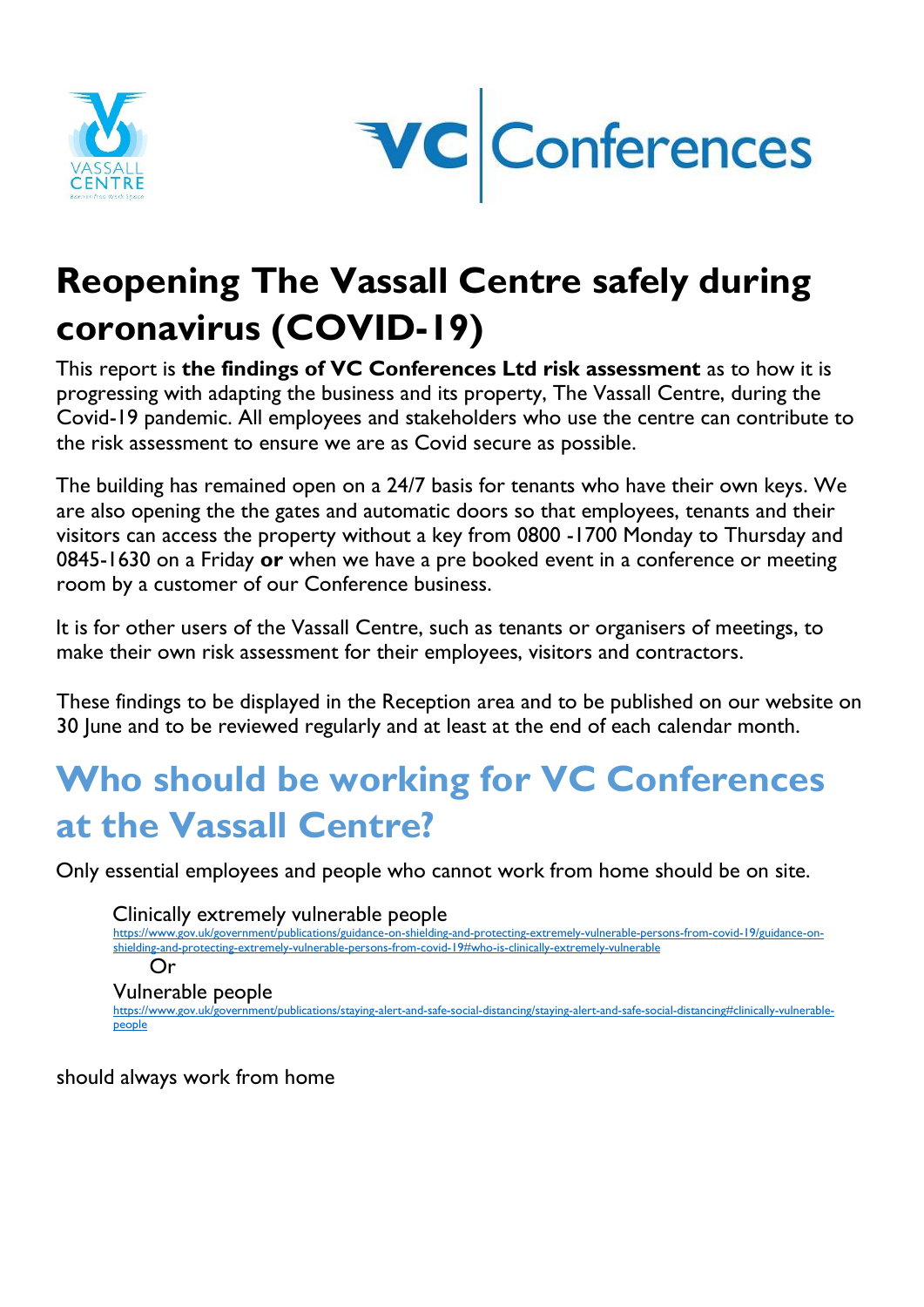# **Keeping Employees Safe**

To keep employees safe we are to:

- minimise the number of people working in our offices and other places of work
- ensure [on-site employees to be trained so that they can](https://www.nhs.uk/conditions/coronavirus-covid-19/check-if-you-have-coronavirus-symptoms/) spot Covid-19 [symptoms](https://www.nhs.uk/conditions/coronavirus-covid-19/check-if-you-have-coronavirus-symptoms/)
	- o Use this guide [\(https://www.nhs.uk/conditions/coronavirus-covid-19/check-if-you-have-coronavirus-symptoms/\)](https://www.nhs.uk/conditions/coronavirus-covid-19/check-if-you-have-coronavirus-symptoms/)

We are asking employees to:

- quarantine immediately if they have symptoms [\(https://www.nhs.uk/conditions/coronavirus-covid-19/what-to-do-if](https://vcconferencesltd.sharepoint.com/sites/DATAPOOL/Shared%20Documents/VassallCentreSharedDocuments/Building%20Information/Covid-19/Instructions%20for%20Staff%20and%20Contractors/(https:/www.nhs.uk/conditions/coronavirus-covid-19/what-to-do-if-you-or-someone-you-live-withhas-coronavirus-symptoms/staying-at-home-if-you-or-someone-you-live-with-has-coronavirussymptoms/))[you-or-someone-you-live-withhas-coronavirus-symptoms/staying-at-home-if-you-or-someone-you-live-with-has-coronavirussymptoms/\)](https://vcconferencesltd.sharepoint.com/sites/DATAPOOL/Shared%20Documents/VassallCentreSharedDocuments/Building%20Information/Covid-19/Instructions%20for%20Staff%20and%20Contractors/(https:/www.nhs.uk/conditions/coronavirus-covid-19/what-to-do-if-you-or-someone-you-live-withhas-coronavirus-symptoms/staying-at-home-if-you-or-someone-you-live-with-has-coronavirussymptoms/)) 
	- o Advise their manager via phone or email they are quarantining
- advise a manager if they consider someone else to have symptoms
	- o Note: if it is a visitor or a staff member of a tenant then we shall inform the tenant or person in question. VC Conferences Ltd has no legal authority to tell anyone outside our company that they have to isolate or quarantine

To support employees working remotely we are providing:

- the right equipment for people to work from home
- tools to keep remote and on-site employees connected
- send updates to employees when the situation changes
- systems to make sure disabled workers can do their work from home

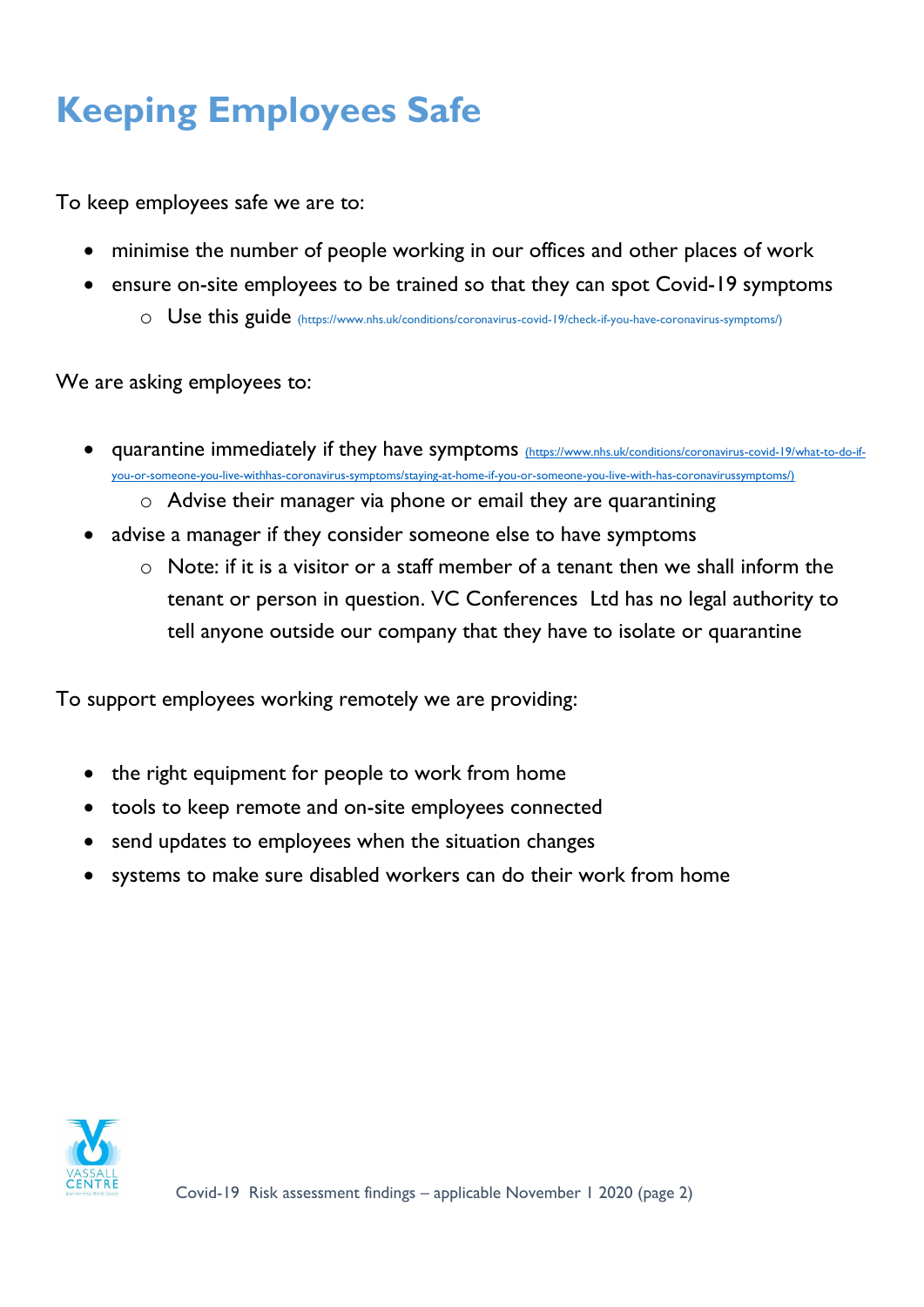### **How are we ensuring social distancing in our offices, workplaces and in the communal areas of the Vassall Centre?**

As a company

We are taking actions so that:

- staff can stay 2 metres apart from others
	- $\circ$  where this is not possible then applying  $1+$  metre rules
- we keep the number of people in offices and space we work in to a minimum

We are asking that:

- everyone at the Vassal Centre wash hands and clean surfaces regularly
- in an emergency where Covid-19 exposure is known or suspected and **our employees** are responding to an incident they should wear face covering and
	- o use PPE and an 'emergency pack' which managers will supply
	- o we noted: there's no legal requirement to wear a mask

It is **not our responsibility** to ensure that visitors to tenants on site or at meetings being held by 3<sup>rd</sup> parties are safe (for example, having dedicated staff to encourage social distancing, mandating certain PPE or to manage security).

For our employees:

Where you cannot stay 2 metres apart, you should:

- only work together up to 15 minutes at a time
- wash hands and clean surfaces regularly
- use screens and barriers to separate people where possible
- work side by side or back-to-back rather than face-to-face

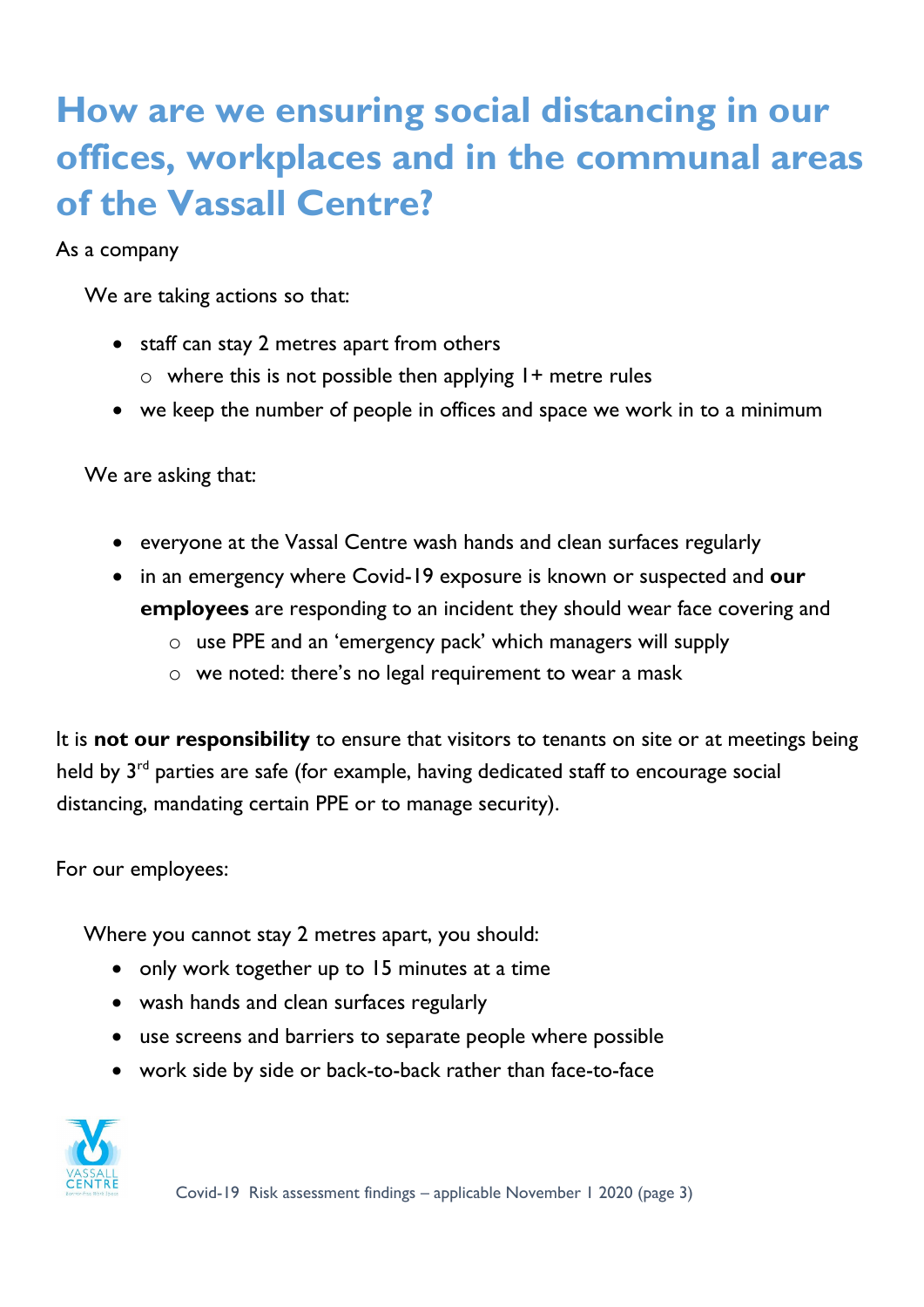#### *Entrances and exits*

We are:

- staggering arrival and departure times for meetings where we can
- opening all entrances and exits to the site
	- o 0800 -1700 Monday to Thursday and
	- $\circ$  0800 -1630 on a Friday
- closing reception until further notice
- introducing keep left on corridors
- providing hand washing facilities at entrances
- providing hand sanitiser in toilets

#### *Moving around the site*

We will:

- close off areas that are not essential
- keep workstations 2 metres apart where possible
- avoid sharing workstations
- add more signs and safe distance markings in the café area for use when it re-opens

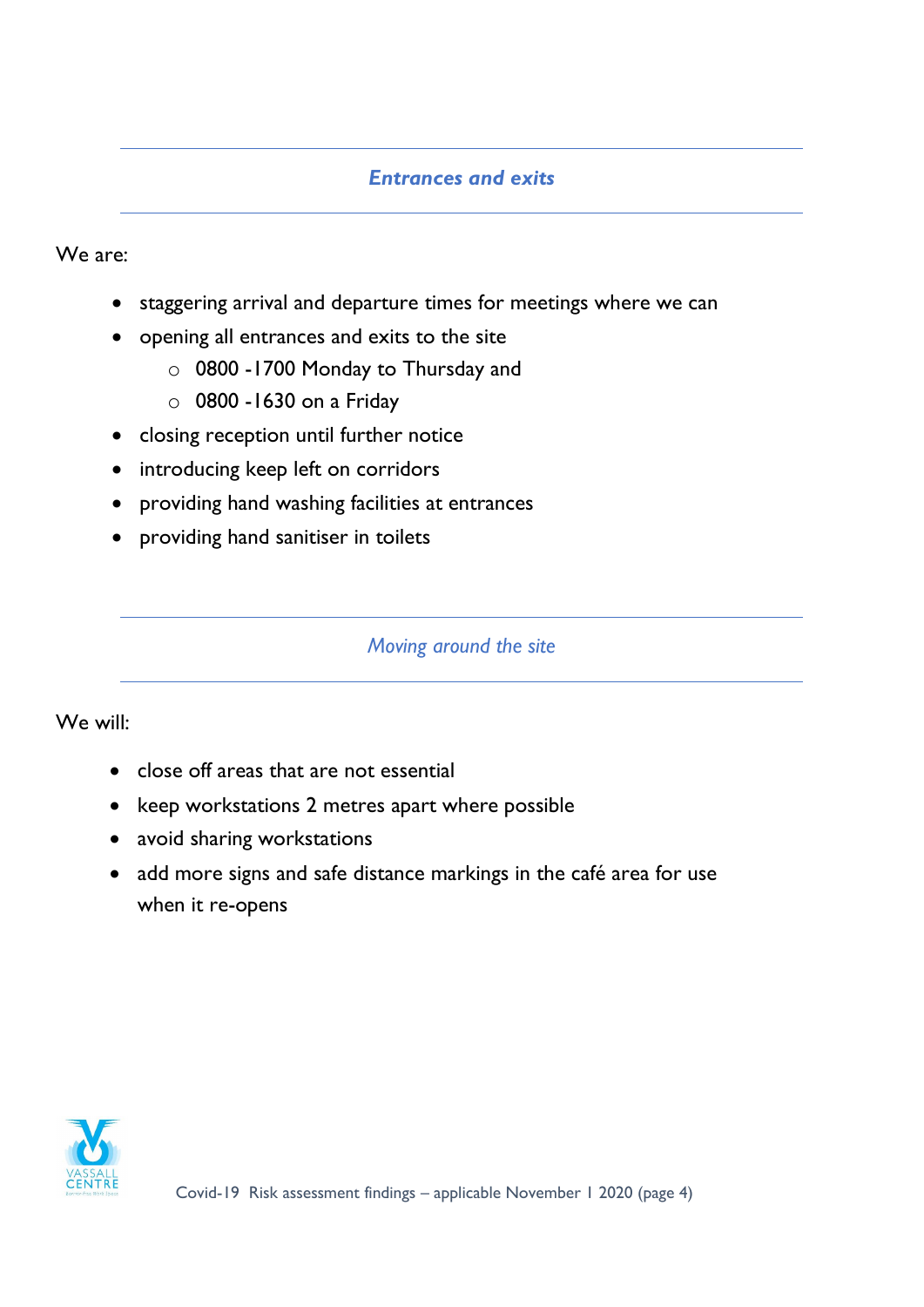#### *Offices: social distancing*

We have:

- provided sanitiser on each desk
- where people share rearranged desks to avoid face-to-face working

### **Cleaning**

[If someone has symptoms in](https://www.gov.uk/government/publications/covid-19-decontamination-in-non-healthcare-settings/covid-19-decontamination-in-non-healthcare-settings) **either** our workspace **or** communal areas we will follow the specific instructions for cleaning after a case of COVID-19 as detailed below **[\(https://www.gov.uk/government/publications/covid-19decontamination-in-non](https://vcconferencesltd.sharepoint.com/sites/DATAPOOL/Shared%20Documents/VassallCentreSharedDocuments/Building%20Information/Covid-19/Instructions%20for%20Staff%20and%20Contractors/(https:/www.gov.uk/government/publications/covid-19decontamination-in-non-healthcare-settings/covid-19-decontamination-in-nonhealthcare-settings))[healthcare-settings/covid-19-decontamination-in-nonhealthcare-settings\)](https://vcconferencesltd.sharepoint.com/sites/DATAPOOL/Shared%20Documents/VassallCentreSharedDocuments/Building%20Information/Covid-19/Instructions%20for%20Staff%20and%20Contractors/(https:/www.gov.uk/government/publications/covid-19decontamination-in-non-healthcare-settings/covid-19-decontamination-in-nonhealthcare-settings))**

*Employees workspace and working areas*

To minimise the risk of the virus spreading **each employee (not the cleaners)** should:

- when starting a shift clean work areas, surfaces and equipment with cleaning products we shall provide
- restrict the use of items that are touched and shared
- clear workspaces and remove waste and belongings from the area at the end of a shift

We shall:

- provide more bins and employees should empty them more often
- provide handwashing facilities or hand sanitiser where people handle goods and merchandise

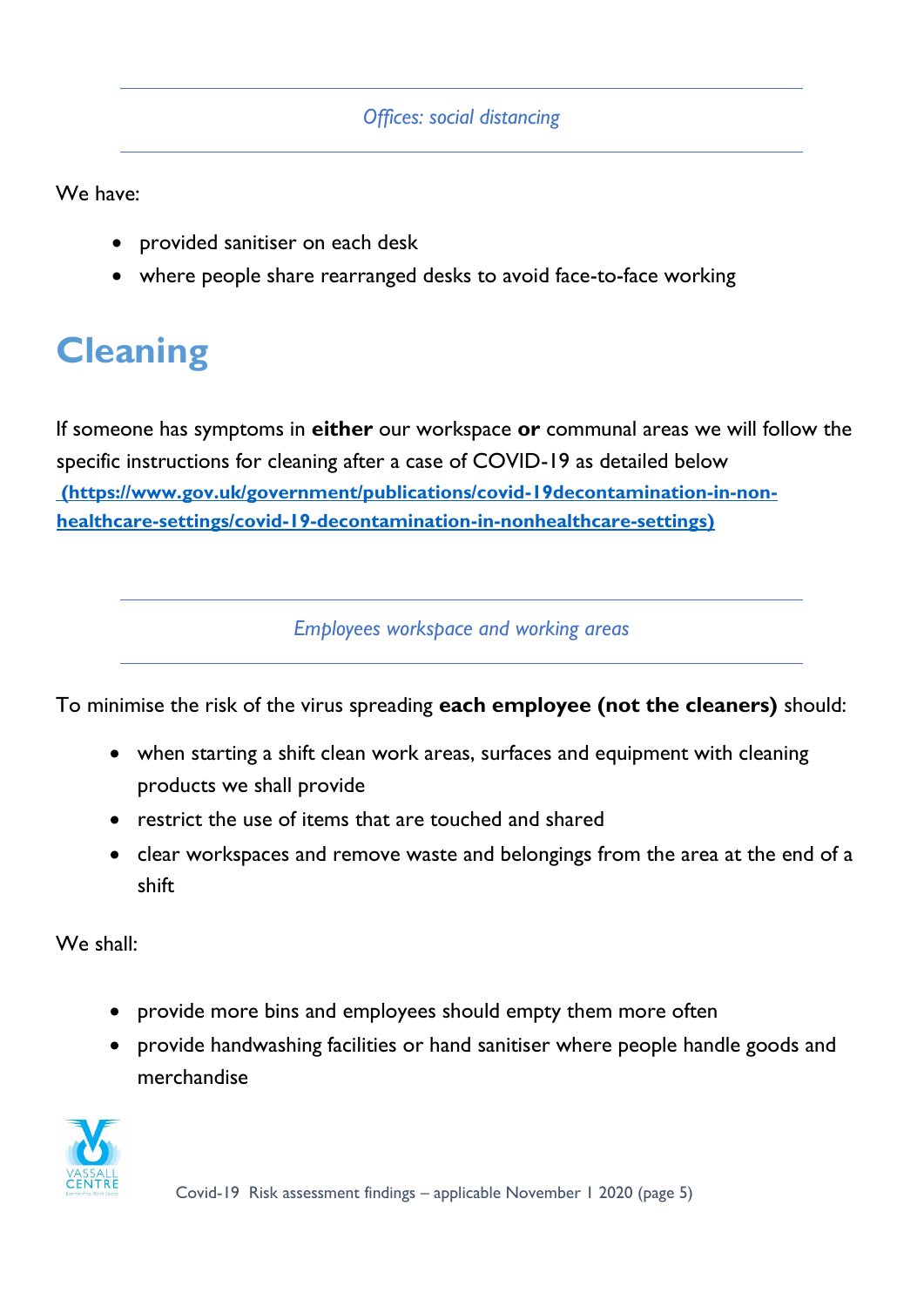#### *Communal Handwashing, toilets, kitchens, changing rooms and showers*

At the Vassall Centre we are using a dedicated cleaning team, some of whom are our staff, to manage regular cleaning to covid-secure standards which will include:

- using signs and posters with instructions for employees, visitors and tenants at the Vassall Centre to **wash their hands for 20 seconds** as often as possible, to **avoid touching their faces** and **to catch coughs and sneezes in tissues**
- encourage **everyone** to keep toilets clean with signs and encouragement
- provide hand sanitiser in washrooms
- make sure **toilets** are kept clean at all times
	- o provide paper towels
	- o switch off electric dryers
	- o isolate every other WC cubicle within a toilet
	- o inspect every 2 hours and clean where soiled
	- $\circ$  thoroughly clean every 4 hours
	- o to record these cleaning schedules so they can be inspected
- close changing rooms and showers
- make sure kitchens are kept clean at all times
	- o inspect every 2 hours and clean where soiled
	- $\circ$  thoroughly clean every 4 hours
	- o to record these cleaning schedules so they can be inspected

We are restricting the number people using our toilets and kitchens to 2 persons at any one time